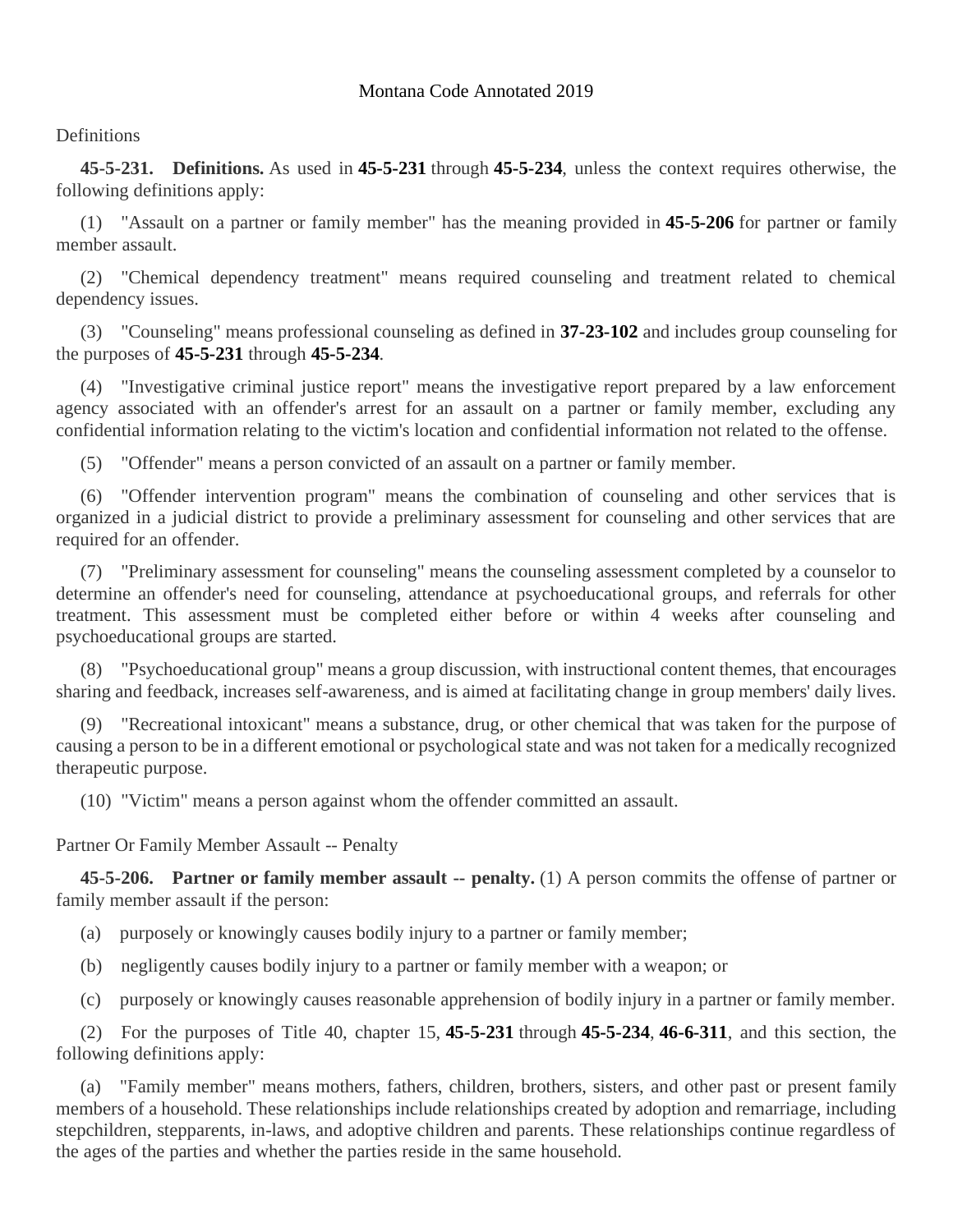(b) "Partners" means spouses, former spouses, persons who have a child in common, and persons who have been or are currently in a dating or ongoing intimate relationship.

(3) (a) (i) An offender convicted of partner or family member assault shall be fined an amount not less than \$100 or more than \$1,000 and be imprisoned in the county jail for a term not to exceed 1 year or not less than 24 hours for a first offense.

(ii) An offender convicted of a second offense under this section shall be fined not less than \$300 or more than \$1,000 and be imprisoned in the county jail not less than 72 hours or more than 1 year.

(iii) Upon a first or second conviction, the offender may be ordered into misdemeanor probation as provided in **[46-23-1005](https://leg.mt.gov/bills/mca/title_0460/chapter_0230/part_0100/section_0050/0460-0230-0100-0050.html)**.

(iv) On a third or subsequent conviction for partner or family member assault, the offender shall be fined not less than \$500 and not more than \$50,000 and be imprisoned for a term not less than 30 days and not more than 5 years. If the term of imprisonment does not exceed 1 year, the person shall be imprisoned in the county jail. If the term of imprisonment exceeds 1 year, the person shall be imprisoned in the state prison.

(v) If the offense was committed within the vision or hearing of a minor, the judge shall consider the minor's presence as a factor at the time of sentencing.

(b) For the purpose of determining the number of convictions under this section, a conviction means:

- (i) a conviction, as defined in **[45-2-101](https://leg.mt.gov/bills/mca/title_0450/chapter_0020/part_0010/section_0010/0450-0020-0010-0010.html)**, under this section;
- (ii) a conviction for domestic abuse under this section;

(iii) a conviction for a violation of a statute similar to this section in another state;

(iv) if the offender was a partner or family member of the victim, a conviction for aggravated assault under **[45-](https://leg.mt.gov/bills/mca/title_0450/chapter_0050/part_0020/section_0020/0450-0050-0020-0020.html) [5-202](https://leg.mt.gov/bills/mca/title_0450/chapter_0050/part_0020/section_0020/0450-0050-0020-0020.html)** or assault with a weapon under **[45-5-213](https://leg.mt.gov/bills/mca/title_0450/chapter_0050/part_0020/section_0130/0450-0050-0020-0130.html)**;

(v) a conviction for strangulation of a partner or family member under **[45-5-215](https://leg.mt.gov/bills/mca/title_0450/chapter_0050/part_0020/section_0150/0450-0050-0020-0150.html)**;

(vi) a conviction in another state for an offense related to domestic violence between partners or family members, as those terms are defined in this section, regardless of what the offense is named or whether it is misdemeanor or felony, if the offense involves conduct similar to conduct that is prohibited under **[45-5-202](https://leg.mt.gov/bills/mca/title_0450/chapter_0050/part_0020/section_0020/0450-0050-0020-0020.html)**, **[45-](https://leg.mt.gov/bills/mca/title_0450/chapter_0050/part_0020/section_0130/0450-0050-0020-0130.html) [5-213](https://leg.mt.gov/bills/mca/title_0450/chapter_0050/part_0020/section_0130/0450-0050-0020-0130.html)**, or this section; or

(vii) a forfeiture of bail or collateral deposited to secure the defendant's appearance in court in this state or in another state for a violation of a statute similar to this section, which forfeiture has not been vacated.

(4) (a) An offender convicted of partner or family member assault is required to pay for and complete a counseling assessment with a focus on violence, controlling behavior, dangerousness, and chemical dependency. An investigative criminal justice report, as defined in **[45-5-231](https://leg.mt.gov/bills/mca/title_0450/chapter_0050/part_0020/section_0310/0450-0050-0020-0310.html)**, must be copied and sent to the offender intervention program, as defined in **[45-5-231](https://leg.mt.gov/bills/mca/title_0450/chapter_0050/part_0020/section_0310/0450-0050-0020-0310.html)**, to assist the counseling provider in properly assessing the offender's need for counseling and treatment. Counseling providers shall take all required precautions to ensure the confidentiality of the report. If the report contains confidential information relating to the victim's location or not related to the charged offense, that information must be deleted from the report prior to being sent to the offender intervention program.

(b) The offender shall complete all recommendations for counseling, referrals, attendance at psychoeducational groups, or treatment, including any indicated chemical dependency treatment, made by the counseling provider. The counseling provider must be approved by the court. The counseling must include a preliminary assessment for counseling, as defined in **[45-5-231](https://leg.mt.gov/bills/mca/title_0450/chapter_0050/part_0020/section_0310/0450-0050-0020-0310.html)**. The offender shall complete a minimum of 40 hours of counseling. The counseling may include attendance at psychoeducational groups, as defined in **[45-5-](https://leg.mt.gov/bills/mca/title_0450/chapter_0050/part_0020/section_0310/0450-0050-0020-0310.html) [231](https://leg.mt.gov/bills/mca/title_0450/chapter_0050/part_0020/section_0310/0450-0050-0020-0310.html)**, in addition to the assessment. The preliminary assessment and counseling that holds the offender accountable for the offender's violent or controlling behavior must meet the standards established pursuant to **[44-7-210](https://leg.mt.gov/bills/mca/title_0440/chapter_0070/part_0020/section_0100/0440-0070-0020-0100.html)** and be: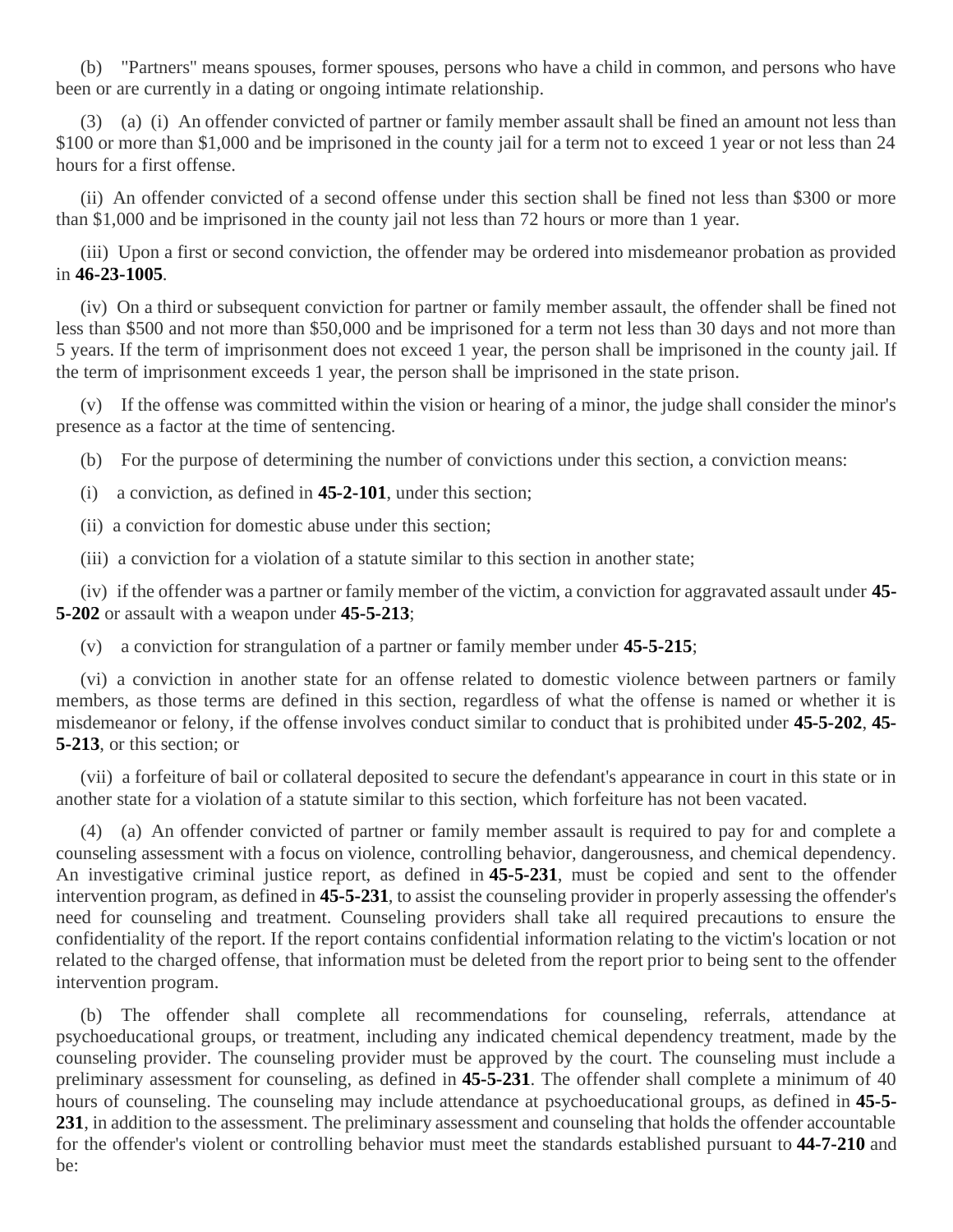(i) with a person licensed under Title 37, chapter 17, 22, or 23;

(ii) with a professional person as defined in **[53-21-102](https://leg.mt.gov/bills/mca/title_0530/chapter_0210/part_0010/section_0020/0530-0210-0010-0020.html)**; or

(iii) in a specialized domestic violence intervention program.

(c) The minimum counseling and attendance at psychoeducational groups provided in subsection (4)(b) must be directed to the violent or controlling conduct of the offender. Other issues indicated by the assessment may be addressed in additional counseling beyond the minimum 40 hours. Subsection (4)(b) does not prohibit the placement of the offender in other appropriate treatment if the court determines that there is no available treatment program directed to the violent or controlling conduct of the offender.

(5) In addition to any sentence imposed under subsections (3) and (4), after determining the financial resources and future ability of the offender to pay restitution as provided for in **[46-18-242](https://leg.mt.gov/bills/mca/title_0460/chapter_0180/part_0020/section_0420/0460-0180-0020-0420.html)**, the court shall require the offender, if able, to pay the victim's reasonable actual medical, housing, wage loss, and counseling costs.

(6) In addition to the requirements of subsection (5), if financially able, the offender must be ordered to pay for the costs of the offender's probation, if probation is ordered by the court.

(7) The court may prohibit an offender convicted under this section from possession or use of the firearm used in the assault. The court may enforce **[45-8-323](https://leg.mt.gov/bills/mca/title_0450/chapter_0080/part_0030/section_0230/0450-0080-0030-0230.html)** if a firearm was used in the assault.

(8) The court shall provide an offender with a written copy of the offender's sentence at the time of sentencing or within 2 weeks of sentencing if the copy is sent electronically or by mail.

Basis For Arrest Without Warrant -- Arrest Of Predominant Aggressor -- No Contact Order

**46-6-311. Basis for arrest without warrant -- arrest of predominant aggressor -- no contact order.** (1) A peace officer may arrest a person when a warrant has not been issued if the officer has probable cause to believe that the person is committing an offense or that the person has committed an offense and existing circumstances require immediate arrest.

(2) (a) The summoning of a peace officer to a place of residence by a partner or family member constitutes an exigent circumstance for making an arrest. Arrest is the preferred response in partner or family member assault cases involving injury to the victim, use or threatened use of a weapon, violation of a restraining order, or other imminent danger to the victim.

(b) When a peace officer responds to a partner or family member assault complaint and if it appears that the parties were involved in mutual aggression, the officer shall evaluate the situation to determine who is the predominant aggressor. If, based on the officer's evaluation, the officer determines that one person is the predominant aggressor, the officer may arrest only the predominant aggressor. A determination of who the predominant aggressor is must be based on but is not limited to the following considerations, regardless of who was the first aggressor:

(i) the prior history of violence between the partners or family members, if information about the prior history is available to the officer;

- (ii) the relative severity of injuries received by each person;
- (iii) whether an act of or threat of violence was taken in self-defense;
- (iv) the relative sizes and apparent strength of each person;
- (v) the apparent fear or lack of fear between the partners or family members; and
- (vi) statements made by witnesses.

(3) If a judge has issued a standing order as provided in **[45-5-209](https://leg.mt.gov/bills/mca/title_0450/chapter_0050/part_0020/section_0090/0450-0050-0020-0090.html)**, a peace officer shall give a defendant charged with or arrested for partner or family member assault or a violation of **[45-5-202](https://leg.mt.gov/bills/mca/title_0450/chapter_0050/part_0020/section_0020/0450-0050-0020-0020.html)**, **[45-5-213](https://leg.mt.gov/bills/mca/title_0450/chapter_0050/part_0020/section_0130/0450-0050-0020-0130.html)**, or **[45-5-215](https://leg.mt.gov/bills/mca/title_0450/chapter_0050/part_0020/section_0150/0450-0050-0020-0150.html)** if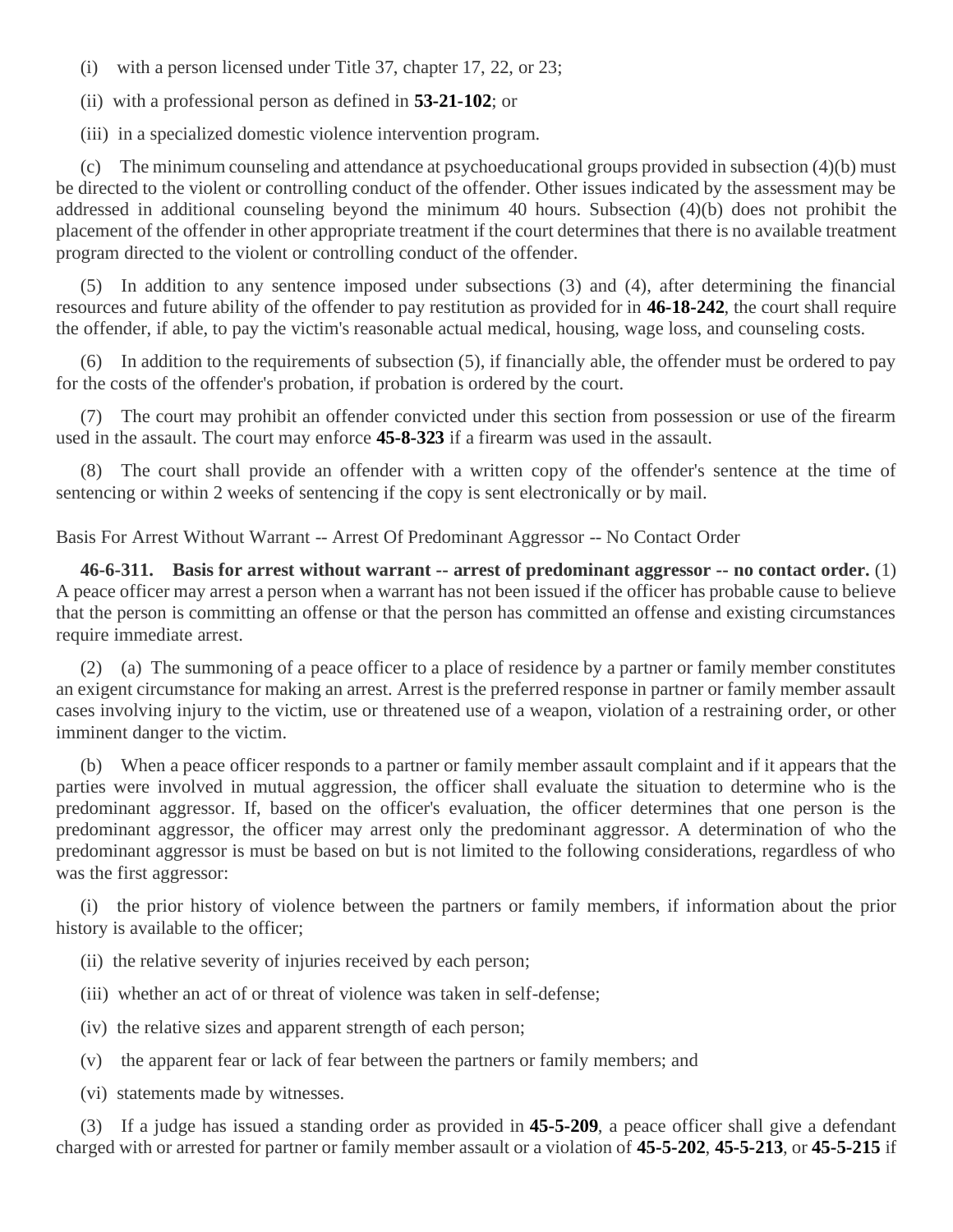the victim is a partner or family member of the defendant, both written and verbal notice of the no contact order issued pursuant to **[45-5-209](https://leg.mt.gov/bills/mca/title_0450/chapter_0050/part_0020/section_0090/0450-0050-0020-0090.html)**. The notice must include specific conditions as ordered by the court.

Partner Or Family Member Assault -- Seizure Of Weapon

**46-6-603. Partner or family member assault -- seizure of weapon.** (1) A peace officer who responds to a call relating to partner or family member assault shall seize the weapon used or threatened to be used in the alleged assault.

(2) The responding officer may, as appropriate:

(a) take reasonable action necessary to provide for the safety of a victim and any other member of the household;

(b) transport or arrange for the transportation of the victim and any other member of the household to a safe location; and

(c) assist a victim and any other member of the household to remove necessary personal items.

(3) A weapon seized under this section may not be returned to the offender until acquittal or until the return is ordered by the court.

Notice Of Rights To Victim In Partner Or Family Member Assault

**46-6-602. Notice of rights to victim in partner or family member assault.** Whenever a peace officer arrests a person for partner or family member assault, as defined in **[45-5-206](https://leg.mt.gov/bills/mca/title_0450/chapter_0050/part_0020/section_0060/0450-0050-0020-0060.html)**, or responds to a call in which partner or family member assault is suspected, the officer, outside the presence of the offender, shall advise the victim of the availability of a shelter or other services in the community and give the victim immediate notice of any legal rights and remedies available. The notice must include furnishing the victim with a copy of the following statement:

"The city or county attorney's office can file criminal charges against an offender if the offender committed the offense of partner or family member assault.

In addition to the criminal charges filed by the state of Montana, you are entitled to the following civil remedies:

You may go to court and file a petition requesting any of the following orders for relief:

(1) an order of protection that prohibits the offender from threatening to hurt you or hurting you;

(2) an order of protection that directs the offender to leave your home and prohibits the offender from having any contact with you;

(3) an order of protection that prevents the offender from transferring any property except in the usual course of business;

(4) an order of protection that prohibits the offender from being within 1,500 feet or other appropriate distance of you, any named family member, and your worksite or other specified place;

(5) an order of protection that gives you possession of necessary personal property;

(6) an order of protection that prohibits the offender from possessing or using the firearm used in the assault.

If you file a petition in district court, the district court may order all of the above and may award custody of your minor children to you or to the other parent. The district court may order visitation of your children between the parents. The district court may order the offender to pay support payments to you if the offender has a legal obligation to pay you support payments.